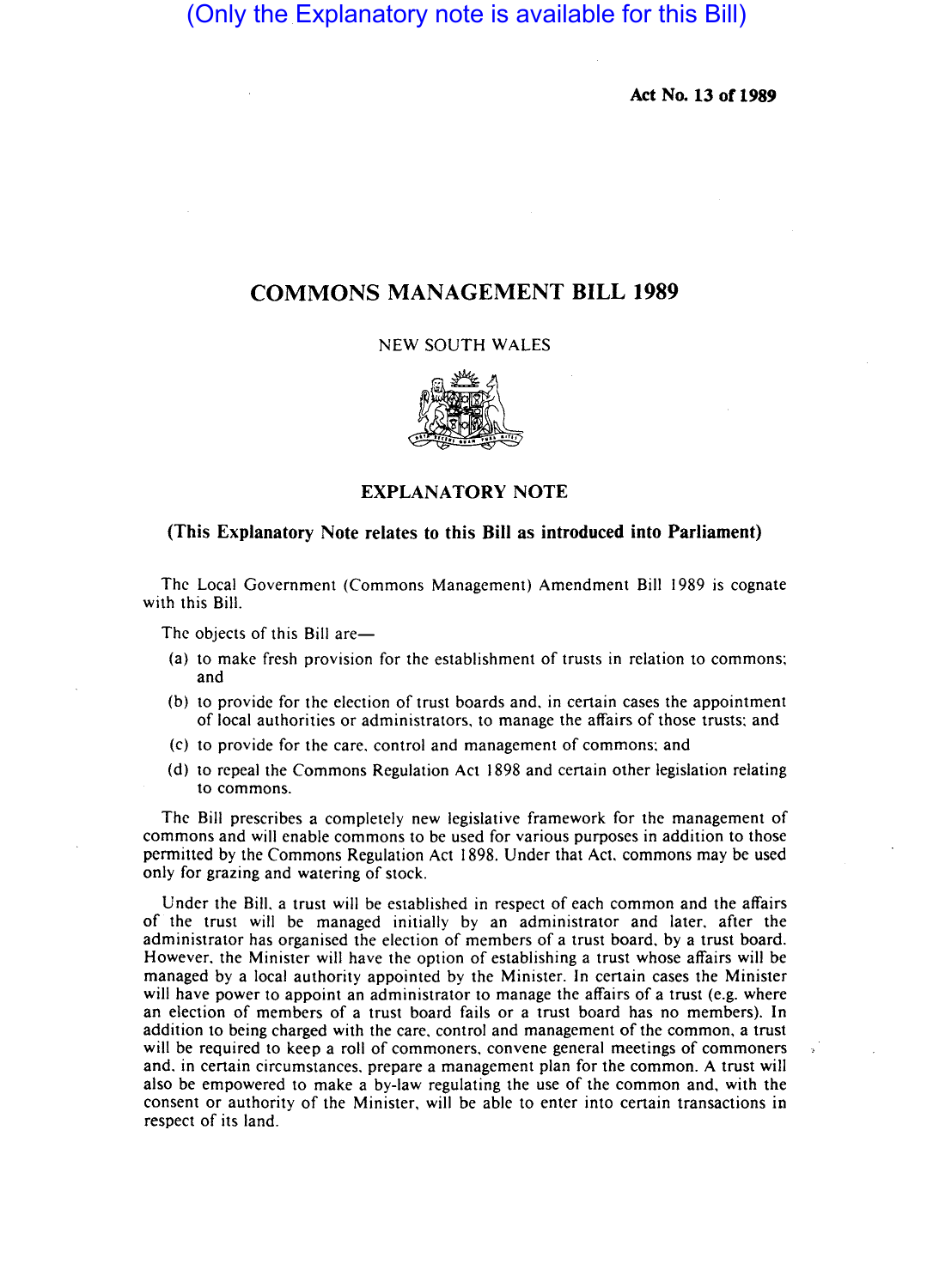# *Commons Management 1989*

The qualifications for enrolment as a commoner are to be prescribed by regulations to be made under the proposed Act. The concept of commoners' rights, as they exist under the current Act. will not be continued by the proposed Act in respect of new commons. All rights to use a common will be derived from a management plan prepared and adopted in accordance with Division 5 of Part 2 of the proposed Act. However, it will be possible to change the purposes for which existing commons may be used only with the approval of the commoners concerned and certain existing rights will be protected by Schedule 5 to the proposed Act, which contains savings and transitional provisions.

The Bill makes provision for the holding of general meetings of commoners. A trust will be required to hold an annual general meeting of commoners at which the trust board will present a statement of accounts for its preceding financial year and a report of the trust's activities for that year. At every third annual general meeting, a general election of members and office bearers of the trust board will be held. If an elected member of the trust board vacates office, the trust will normally be required to hold a special general meeting of commoners to fill the vacancy.

The Bill makes special provision for the resolution of disputes arising between a commoner and the trust concerned. Such disputes will be resolved by determination of the Minister. but if, before making such a determination, the Minister considers it appropriate, he or she will be able to refer the dispute to the relevant local land board for inquiry and report.

## PART 1-PRELIMINARY

Clause I specifies the short title of the proposed Act.

Clause 2 provides for the proposed Act to commence on a day or days to be appointed by proclamation made by the Governor-in-Council, except for proposed section 9 and clause 2 of proposed Schedule 5 which will commence on the date of assent.

Clause 3 defines certain expressions that are used in the proposed Act. Among the expressions defined are "common", "commoner", "commoners' roll", "financial year", "management plan", "temporary licence", "transaction", "trust" and "trust board".

#### PART 2-COMMONS TRUSTS

#### Division 1-Constitution and management

Clause 4 will require the Minister to establish a trust in respect of every new common created after the commencement of the clause. (Commons will in future be created under the proposed Crown Lands Act 1989.) Such a trust will be a body corporate and will have a name assigned by the Minister. Bodies corporate established under the Commons Regulation Act 1898 will continue in existence as trusts under the proposed Act.

Clause 5 provides that in the first instance the affairs of a newly established trust will be managed by an administrator appointed by the Minister, unless the Minister decides to appoint a local authority to manage the affairs of the trust in accordance with proposed section 7. An administrator will be responsible for establishing a commoners' roll and organising the election of the first members and office bearers of the trust board.

Clause 6 provides for the constitution of trust boards. A trust board may have no more than 7, and no fewer than 3, members as determined by the Minister. In the case of a body corporate which was constituted under the Commons Regulation Act 1898 and which is continued in existence as a trust under the proposed Act, the trustees of the body corporate are to be regarded as the members of the trust board.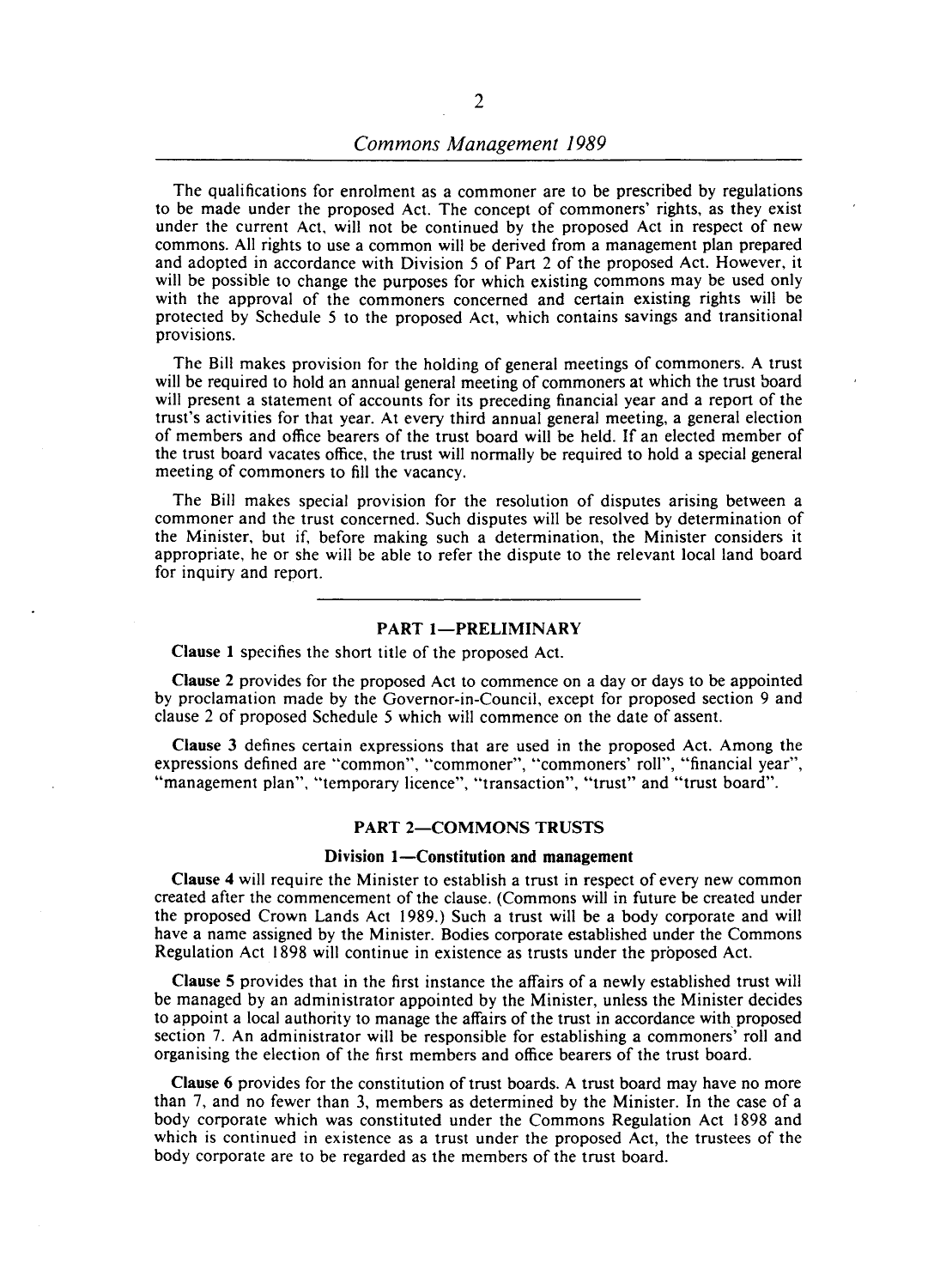# *Commons Management 1989*

Clause 7 will empower the Minister to appoint a local authority to manage the affairs of a trust instead of appointing an administrator or whenever there is no trust board elected to manage those affairs, but only if the authority consents to the appointment. However, except in the case of a common in the Western Division, a local authority may be appointed to manage the affairs of a common only if the common is located within the authority's local government area. A local authority will be able to terminate its appointment as the manager of a trust's affairs by giving not less than 6 months' notice of its intention to do so. The maximum term for the appointment of a local authority as the manager of a trust's affairs is to be 3 years, but the Minister will be able to renew such an appointment with the authority's consent.

#### Division 2-Functions of trusts

Clause 8 prescribes the functions of a trust. A trust will be responsible for the care, control and management of the common for which the trust is established. The clause will also empower a trust to invest its surplus funds in trustee investments and to employ staff.

Clause 9 will empower a trust to make a by-law in relation to the common for which it is established. Such a by-law will, among other things, give effect to any management plan that has been adopted in relation to the common and make provision for the care, control and management of the common. A by-law will not have effect until approved by the Governor-in-Council. After the Bill is enacted, the trustees of an existing common will be able to make a by-law that will have effect in respect of the common when proposed section 4 commences. If no such by-law is made and approved by the Governor before the commencement of that section, a model by-law that is to be prescribed by the regulations will have effect in respect of the common. A trust will, with the approval of the Governor-in-Council, be able to amend its by-law or replace it with another bylaw and will be able to do this even if its by-law is the model by-law. A trust will be required to exhibit a copy of its by-law at at least one conspicuous place on the common. The clause also will enable a by-law to create an offence punishable by a penalty not exceeding 5 penalty units (\$500). Penalties for such offences will be payable to the trust concerned.

### Division 3-Commoners' rights etc.

Clause 10 will require a trust to keep a commoners' roll for the common for which it is established. Any person who has the qualification for enrolment as a commoner will be entitled to have his or her name entered on the roll. The qualification for enrolment will be prescribed by regulations under the proposed Act.

Clause 11 will entitle a person to appeal to the local land board against any decision of a trust refusing to enter the person's name on the commoners' roll that is to be kept by the trust.

Clause 12 provides that the rights of commoners will be exercisable only by persons whose names are entered on the relevant commoners' roll.

### Division 4-Trust property

Clause 13 provides that Division 4 will not affect the provisions of any other Act relating to a particular trust or the common for which the trust is established.

Clause 14 provides that a trust will have an estate in fee simple in the common for which it is established.

Clause 15 will empower a trust, with the approval of the Minister, to acquire, or take a lease of, other land for use in connection with its common and to spend money on improving that land.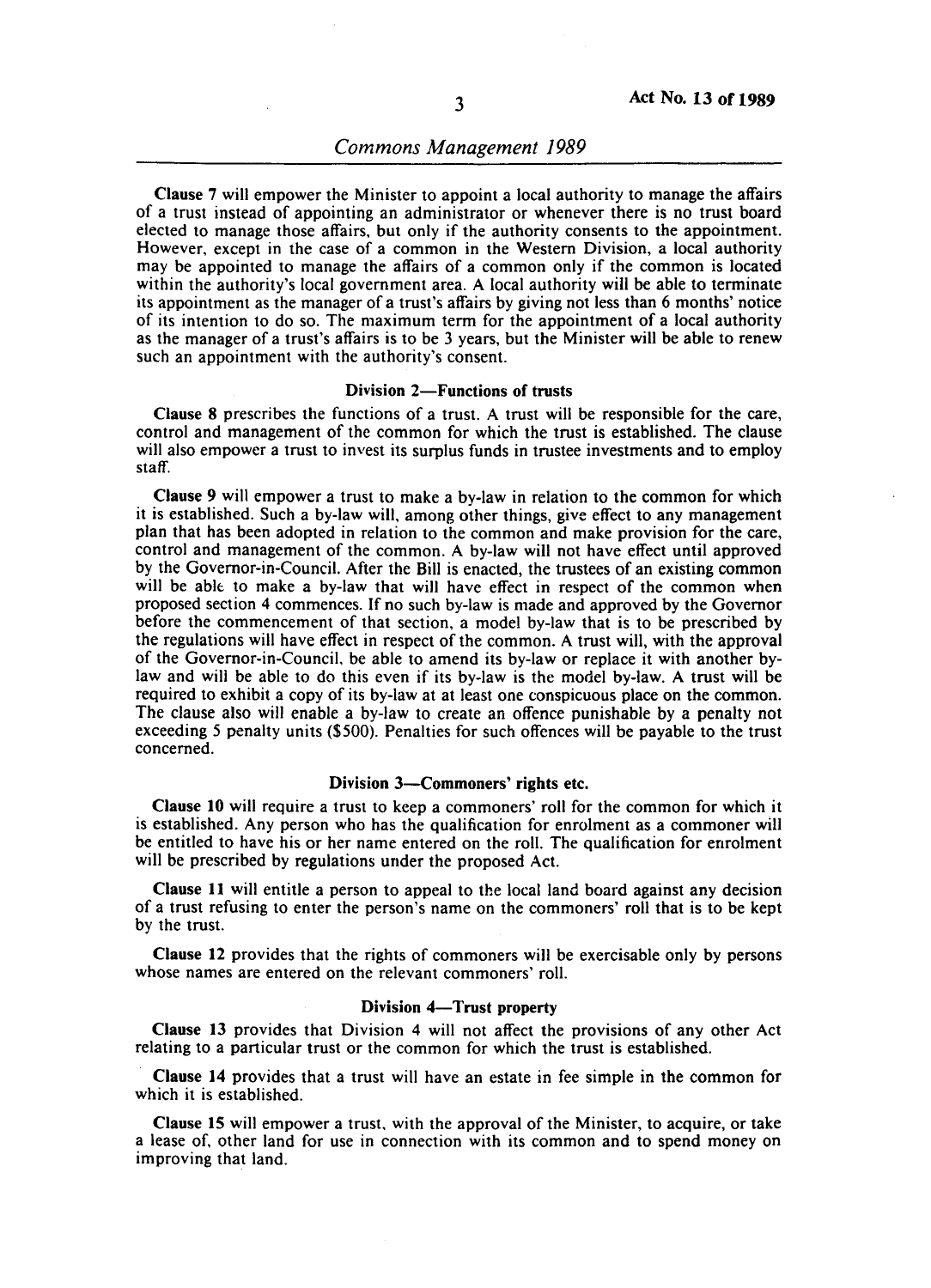Clause 16 will prohibit a trust from entering into land transactions in respect of its land except in accordance with the Division. A trust whose common is located in the Western Division will not be able to alienate any of its land by sale or exchange. However. with that exception a trust will be able to engage in most kinds of transactions in respect of its land with the specific consent. or under the general authority. of the Minister.

Clause 17 provides that a mortgage of land comprised in a common may include a power of sale. This clause will not. however. apply to mortgages of land comprised in commons situated in the Western Division.

Clause 18 provides that land transferred or conveyed to a person by a trust will vest in the person free from all trusts to which it was formerly subject.

Clause 19 will enable the Minister to appoint a person. other than the relevant trust board or local authority. to execute on behalf of a trust instruments designed to give effect to land transactions entered into by the trust.

Clause 20 provides for the disposal of the proceeds of a sale. lease or mortgage of. or a grant of a licence over. land that is vested in it. Such proceeds will be required to be applied in accordance with any directions given by the Minister and in the exercise of the functions of the trust under the proposed Act.

Clause 21 will empower the Minister to direct a trust to set aside funds for the payment of its debts and will require a trust to which any such directions have been given to comply with those directions.

Clause 22 will empower a trust to grant temporary licences for grazing and other purposes that may be prescribed in regulations to be made under the proposed Act.

Clause 23 provides that. where a common or part of a common ceases to be set aside as such. any lease of. or licence granted over. the common or part will be terminated.

Clause 24 provides that a trust will be dissolved if the common for which it is established ceases to be set aside as such. The clause will empower the Minister to dispose of any property of a trust that is dissolved by the operation of the clause.

### Division 5-Management plans

Clause 25 provides for the preparation of draft management plans for the management of commons. The Minister will be able to prepare a draft management plan for a common or. alternatively. will be able to direct the relevant trust to prepare a draft management plan for the common. A trust will also be able to prepare a draft management plan on its own initiative.

Clause 26 will enable the Minister to refer to the relevant trust for its consideration a draft management plan prepared by the Minister. However. in the case of a draft management plan relating to an existing common. the Minister will be required to refer the plan to the relevant trust for its consideration. The clause also provides for the Minister to place a copy of a draft management plan on public display and to publish in a local newspaper a copy of the draft plan or a notice specifying the place where the draft plan can be inspected. The Minister must then serve on the trust concerned a notice requiring the relevant trust to convene a public meeting to consider the draft management plan. On receiving the notice. the trust concerned will be required to hold a public meeting to consider the plan and the Minister will be required. when deciding whether or not to adopt the plan. to take into account any resolutions passed at the meeting. The Minister will also be required to take into account any representations made with respect to the plan.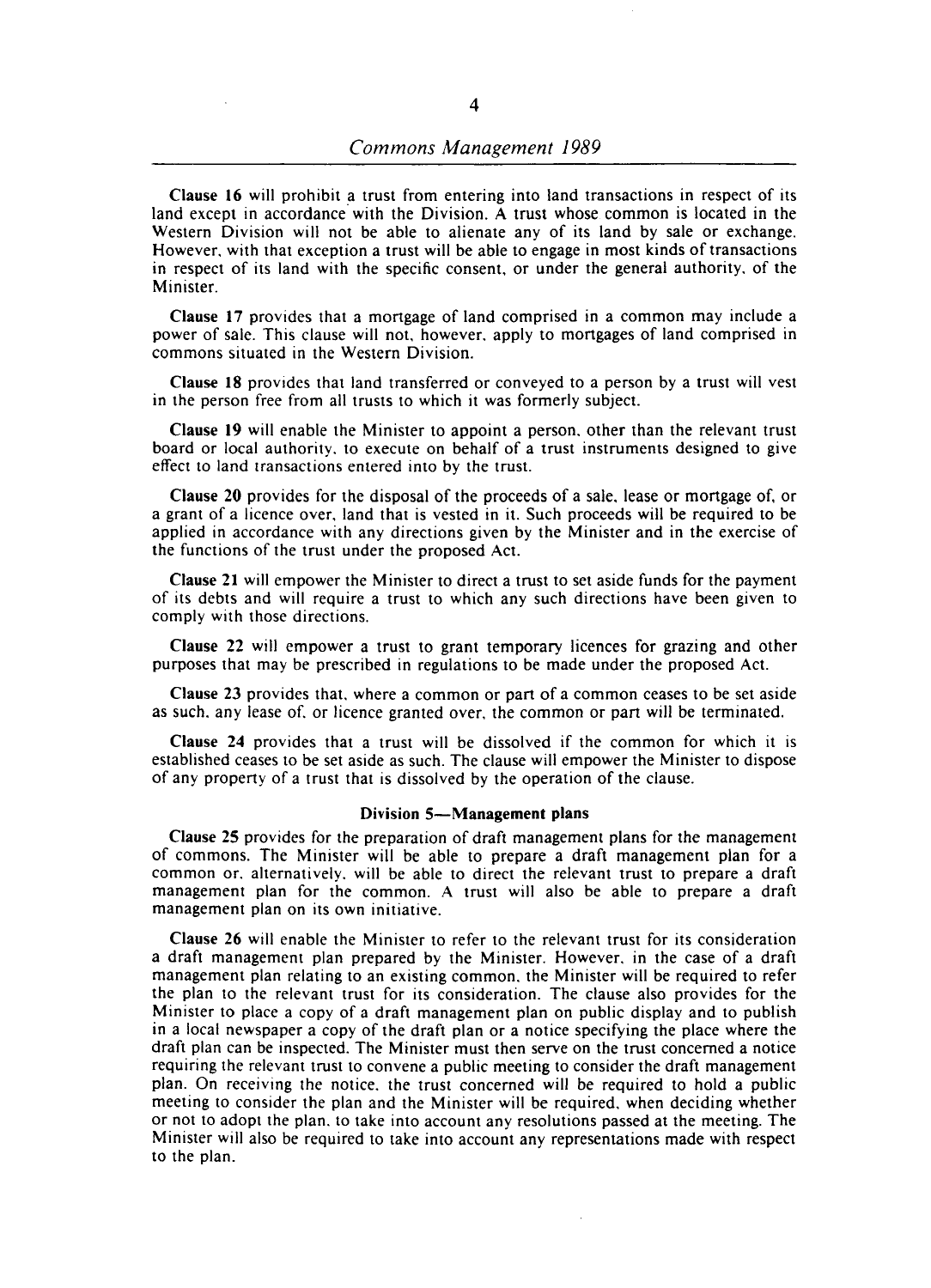Clause 27 will empower the Minister to adopt a draft management plan, either with or without alterations, or to reject the plan. However, if a draft management plan relates to an existing common, the Minister will be prohibited from adopting the plan unless it has been approved by not less than 75 per cent of the commoners present at a special general meeting of the commoners concerned. When a management plan has been adopted, the trust to which it relates will be required to give effect to the plan as soon as practicable after being notified of its adoption.

Clause 28 will empower the Minister to cancel a management plan adopted under clause 27. either with or without adopting another plan in its place. The clause also makes provision for alterations to existing management plans.

# Division 6-Administrative matters

Clause 29 will require a trust to designate its principal place of administration and to notify the address of that place to the Minister. A trust will also be required to notify the Minister of any change of address of its principal place of administration.

Clause 30 will require a trust to keep its accounting and other records at its principal place of administration, unless the Minister has consented to those records being kept at some other place. A commoner will have a right under the clause to inspect records of the trust on whose commoners' roll he or she is enrolled.

Clause 31 will require a trust to hold an annual general meeting of commoners at least once a year and within 3 months after the end of its last financial year. The trust will be required to submit to the commoners at its annual general meeting properly audited accounts relating to the income and expenditure of the trust during, and the assets and liabilities of the trust at the end of, its last financial year. The meeting will also consider the annual report of the trust for that year.

Clause 32 provides for the election of the members of a trust board. Unless the trust's affairs are being managed by a local authority or an administrator, a general election of members of a trust board will be held at every third annual general meeting of commoners to fill- the vacancies that will arise when the terms of office of the current members come to an end.

Clause 33 makes provision for the filling of casual vacancies in the membership of a trust board.

Clause 34 deals with both general elections of members of trust boards and elections to fill vacancies occurring in the membership of such boards. All elections are to be held in accordance with the procedure to be prescribed by regulations made under the proposed Act. The clause will require the president of a trust board to notify election results to the Minister and will enable the Minister to validate elections where minor irregularities occur.

Clause 35 provides for the holding of special general meetings of commoners. Such meetings are to be held whenever a trust thinks necessary and will be required to be held-

- (a) on the requisition of not less than 20 per cent of the commoners; or
- (b) if the Minister directs such a meeting to be held; or
- (c) where it is proposed to adopt a draft management plan relating to an existing common and the plan contemplates a change in the purposes for which the common may be used or the use of the common for additional purposes.

If a trust fails to convene a special general meeting in accordance with a commoners' requisition, any of those commoners will be able to convene such a meeting themselves.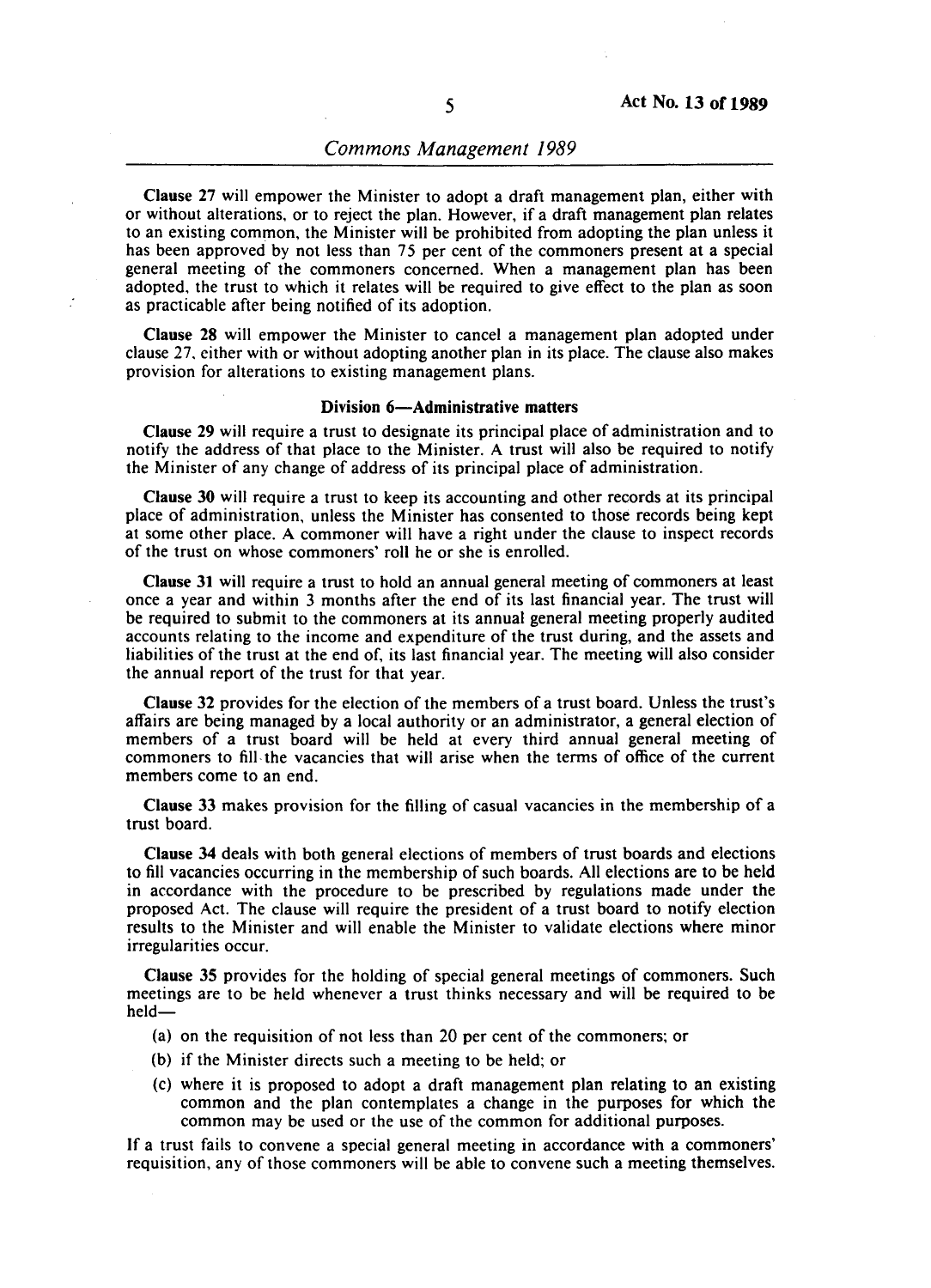Clause 36 sets out the prerequisites for the holding of an annual or special general meeting of commoners. In particular. a trust will be required. at least 14 days before the meeting. to send to each commoner whose name appears on the commoners' roll of the trust notice giving details of the meeting.

Clause 37 will require a trust to prepare an annual report in respect of the trust's activities for its immediately preceding financial year. The clause will also require a trust to provide information in response to a request of the Minister.

Clause 38 will give effect to Schedule 4 which deals with the procedure to be followed at general meetings of commoners.

Clause 39 will require a trust to keep minutes of meetings of the trust board. or the local authority that is managing the trust's affairs. and of general meetings of commoners.

#### Division 7-Financial provisions

Clause 40 provides for the financial year of a trust.

Clause 41 will require a trust to keep proper accounting records which explain its transactions and its financial position.

Clause 42 will require a trust. not less than 14 days before an annual general meeting of commoners. to make out an income and expenditure account for its last financial year and a balance sheet made up to the last day of that financial year. The clause will also require the trust to take all reasonable steps to ensure that its accounts are audited by its auditors not less than 14 days before that meeting.

Clause 43 will require a trust to have an auditor and provides for the appointment and election of auditors of trusts.

Clause 44 provides for the removal or resignation of a trust's auditor. An auditor of a trust will be removable from office only on a resolution passed at a general meeting of commoners.

Clause 45 provides that the reasonable fees and expenses of an auditor of a trust are to be paid by the trust.

Clause 46 prescribes the powers and duties of auditors with respect to the accounts of a trust. The auditor of a trust will be required to form an opinion as to whether the auditor has obtained all the information and explanations that the auditor has asked for and whether or not the trust has kept proper accounting and other records as required by the proposed Act. The powers and duties are similar to those that are applicable to a company incorporated under the Companies (New South Wales) Code.

Clause 47 will make it an offence. punishable by a maximum penalty not exceeding 20 penalty units (\$2.000) or imprisonment for 12 months. or both. to obstruct an auditor of a trust in the exercise of the auditor's powers or duties with respect to the accounting and other records of the trust.

#### Division 8-Power of Minister to appoint an administrator in certain circumstances

Clause 48 will empower the Minister to appoint an administrator to administer the affairs of a trust where-

- (a) an election to elect members of a trust board has failed; or
- (b) after receiving notice that it has contravened a provision of the proposed Act. a trust or the trust board commits further contraventions of the proposed Act. or continues to contravene the proposed Act; or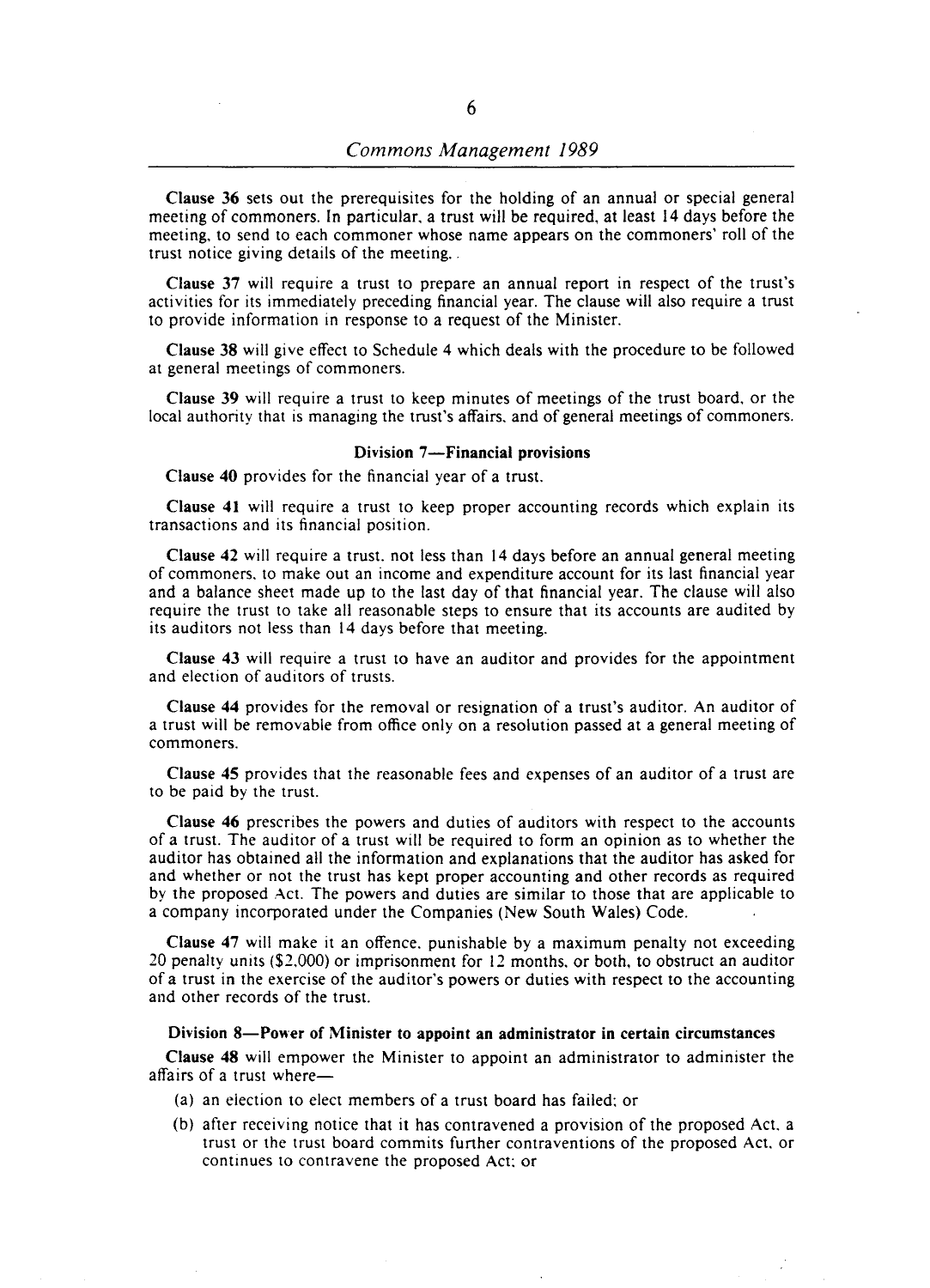- (c) following an inquiry into the affairs of a trust, the Minister forms the opinion that it would be in the interests of the commoners concerned for such an administrator to be appointed; or
- (d) the trust has a trust board which currently has no members and it appears to the Minister that there is no prospect of filling the vacant positions.

Where an administrator is appointed under the clause, the members of the trust board (if any) will cease to hold office and the administrator will assume responsibility for the management of the trust's affairs.

Clause 49 will empower the Minister to give an administrator a direction to convene a general meeting of commoners to elect persons to take office as members of the trust board when the administrator's appointment comes to an end.

## Division 9-Settlement of disputes involving trust boards and commoners

Clause 50 will entitle a commoner to complain to the Minister in relation to certain matters concerning the management of the affairs of a trust.

Clause 51 will enable the Minister to hear and determine a complaint lodged under clause 50 or to refer the complaint to a local land board for inquiry and report.

Clause 52 will require a local land board to which a complaint has been referred to inquire into the complaint and report its findings to the Minister.

Clause 53 prescribes the various determinations that the Minister may make in respect of a complaint lodged under clause 50. If the Minister upholds the complaint, the Minister will be able to require the trust, or the trust board or local authority, concerned in the complaint-

- (a) to refrain from acting in a manner inconsistent with the proposed Act, a management plan or a decision of the commoners; or
- (b) to carry out a requirement of the proposed Act, a management plan or a decision of the commoners.

The Minister will also be able to quash a decision of the trust that is contrary to the proposed Act or a management plan and to give directions as to the manner in which the trust's affairs must be managed in future.

#### PART 3-SUPPLEMENTARY MATTERS

Clause 54 will empower the Minister or a person authorised by the Minister to enter a common or the premises of a trust for the purposes of carrying out an inspection of the common or those premises.

Clause 55 will empower the Minister to appoint a person as an inspector to investigate the conduct of the affairs of a trust. The clause prescribes the powers of such an inspector. These powers include the power to enter the premises of a trust, the power to inspect records kept on those premises. and the power to put questions to members of the trust board or local authority that is managing the trust's affairs and to employees of the trust.

Clause 56 empowers a member of a trust board. or of the local authority that is managing a trust's affairs. or an employee of the trust authorised by the board or authority to remove unauthorised persons from the common concerned.

Clause 57 prescribes certain offences relating to the powers conferred by the provisions of proposed sections 54-56. For instance. a person who hinders or obstructs the Minister, an inspector or other person in the exercise of any of those powers will be guilty of an offence. The maximum penalty for such an offence will be 10 penalty units (\$1,000).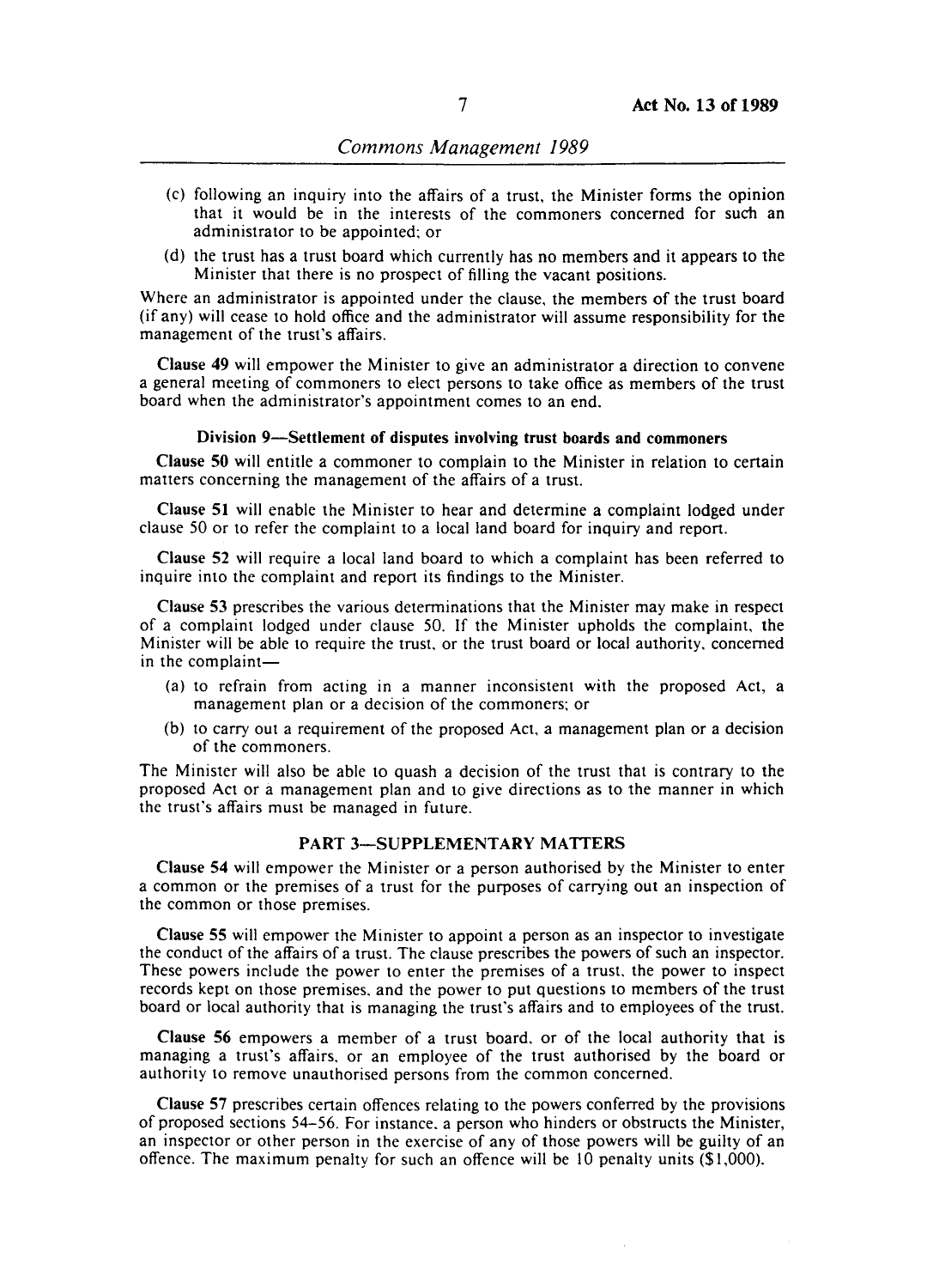Clause 58 will empower the Minister to delegate to a specified person any of the Minister's functions under the proposed Act. A delegate will be empowered to subdelegate a delegated function with the approval of the Minister.

Clause 59 provides that. where a provision of the proposed Act provides that a member of a trust board or local authority who is in default is guilty of an offence. the reference to the member in default is, in relation to a contravention of the provision, to be taken as a reference to any member of the trust board or local authority who was, by act or omission. directly or indirectly knowingly concerned in or party to the contravention.

Clause 60 provides that proceedings for offences against the proposed Act, or against regulations or by-laws under that Act. are to be dealt with summarily before a Local Court constituted by a Magistrate.

Clause 61 makes it clear that nothing in the proposed Act will affect the operation of section 27 of the Forestry Act 1916 as regards any Crown-timber lands located within a common.

Clause 62 will empower the Governor-in-Council to make regulations for the purposes of the proposed Act.

Clause 63 gives effect to Schedule 5 which sets out savings and transitional provisions consequent on the proposed repeal of the Commons Regulation Act 1898 by proposed section 64.

Clause 64 provides for the repeal of the Commons Regulation Act 1898, the Commons Regulations 1928 and rules and regulations made by trustees under section 15 of that Act.

Schedule 1 contains provisions relating to administrators appointed under clauses 5 and 48. The Schedule provides for the appointment of an acting administrator, the circumstances in which an administrator ceases to hold office and the duties of an administrator.

Schedule 2 contains provisions relating to the eligibility of persons for appointment or election to membership of a trust board, the circumstances in which members of a trust board vacate office, the filling of vacancies in the membership of a trust board and the exclusion from civil liability of members of a trust board and persons acting under the direction of the board for acts and omissions of the trust or the board done or omitted to be done in good faith. The Schedule also contains provisions which require the members of a trust board to disclose their pecuniary interests in contracts or proposed contracts with the trust. A member who has disclosed a pecuniary interest in a contract or proposed contract will not normally be permitted to be present during any deliberation or decision of the board concerning the contract or proposed contract.

Schedule 3 contains provisions relating to the procedure for calling and holding meetings of a trust board. Those provisions provide for the quorum for meetings of a trust board, the person who is to preside at meetings of the board and voting at those meetings.

Schedule 4 contains provisions for the conduct of general meetings of commoners. The Schedule includes provisions for the quorum of commoners required for such meetings. the persons who may preside at such meetings, and voting at such meetings.